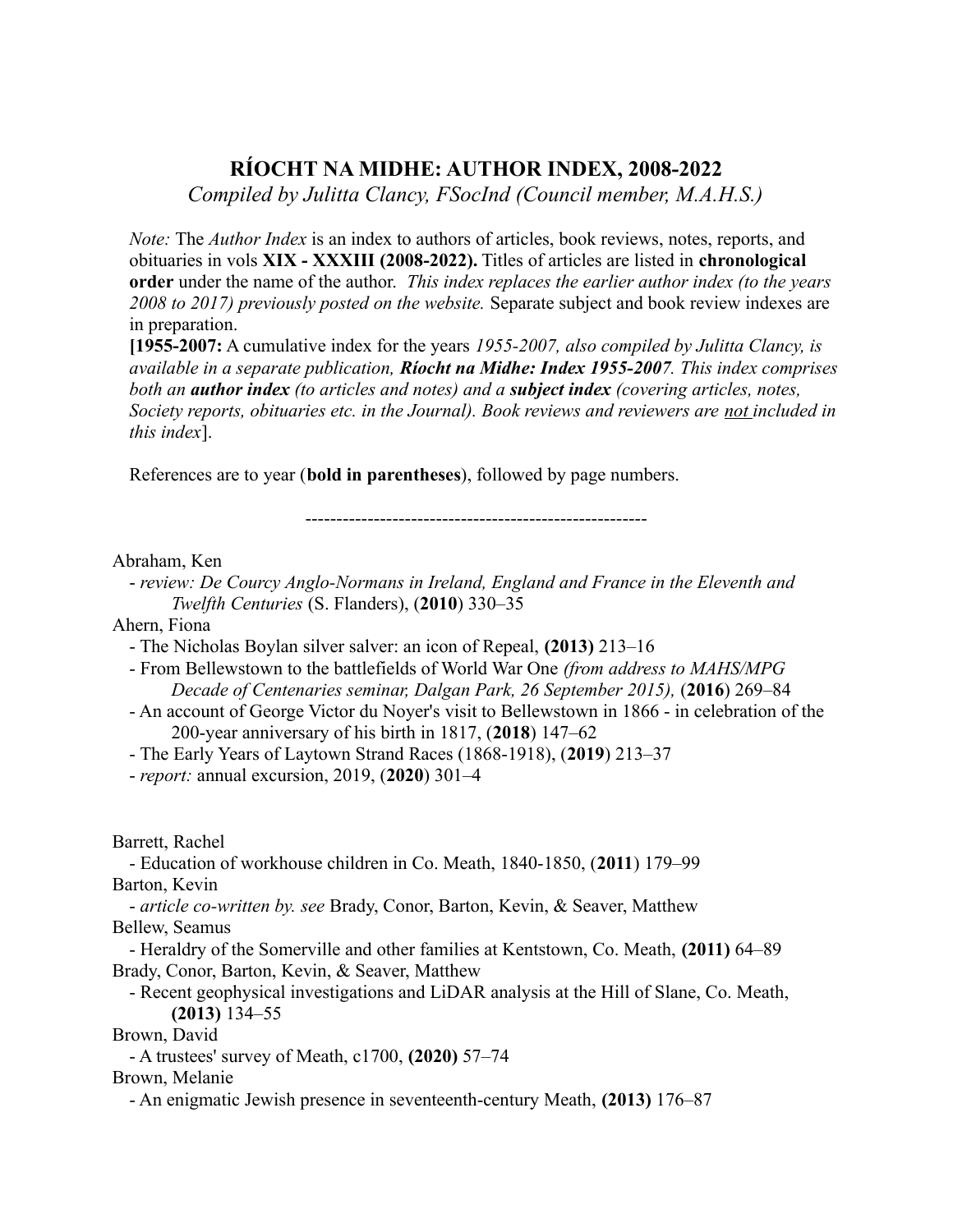Browne, Seán

- Robert Wood, Co. Meath, 1716-1771: the first Irish tourist to visit Palmyra, Syria, **(2013)** 201–12

Bruton, John

- *reviews*

*Eamon Duggan, Counsel to the Revolution* (P. Connell, in assoc. with M. Hayes), **(2022)** 382–85

*Meath: History and Society* (F. Ludlow & A. Crampsie, eds.), **(2017)** 374–82 Buckley, Ann

- Musical monuments from medieval Meath, **(2008**) 23–42

Byrne, Joseph

- News not worth relating: the hanging of Walter Evers, 10 June 1642, **(2022)** 85–92 Byrne, Paul

- *reviews*

*Excavations at Knowth 5: the archaeology of Knowth in the first and second millennia AD* (G. Eogan et al.), **(2013)** 325–32

*Historical Knowth and its Hinterland* (F.J. Byrne), **(2010)** 324–30

*Landscapes of Cult and Kingship* (R. Schot, C. Newman, & E. Bhreathnach, eds.), **(2012)** 312–17

*Lost and Found II: rediscovering Ireland's past* (J. Fenwick), **(2011)** 294–300

*In the Wake of Giants: Journeys on the Barrow and the Grand Canal* (G. Potterton), **(2011)** 308–10

Byrne, Seán

- Emper: A Westmeath rural parish and its people in 1901, **(2022)** 256–88

Caffrey, James

- Poverty in the midst of affluence in the nineteenth-century County Meath civil parishes of Clongill and Kilberry, **(2016)** 120–50

- *reviews*

*Black and Amber. A History of the GAA in the parish of Dunshaughlin, 1884-2014* (J. Gilligan & P. McLoughlin), **(2017)** 391–94

*Drumconrath in the 1800s - a cradle of Irish culture* (L. Ward), **(2018)** 347–50 Cantwell, Ethna

- Glimpses of life in Navan during the Great War, 1914-18, **(2016)** 240–68

- *review: Bellewstown's Forgotten Heroes. The Stories of our Thirty Five Soldiers in the First World War* (Bellewstown Heritage Group), **(2015)** 331–34

Carson Williams, Fionnuala

- Michael Collier 1780-1849 as folk hero *robbing from the rich...,* **(2021)** 68–77 Carty, Mary Rose

- The Fingall Family link with Douai Abbey, Woolhampton, Berkshire, England and Killeen/Dunsany Parish, Co. Meath, Ireland, **(2018)** 59–72

Carty, Niamh, & Gleeson, Patrick

- Kingship, violence and *Loch Da Gabhor:* royal landscapes and the production of authority in early medieval Brega, **(2013)** 29–72

- *review: Clonycavan Man: A Bog Body from Ballivor* (N. French), **(2014)** 330–32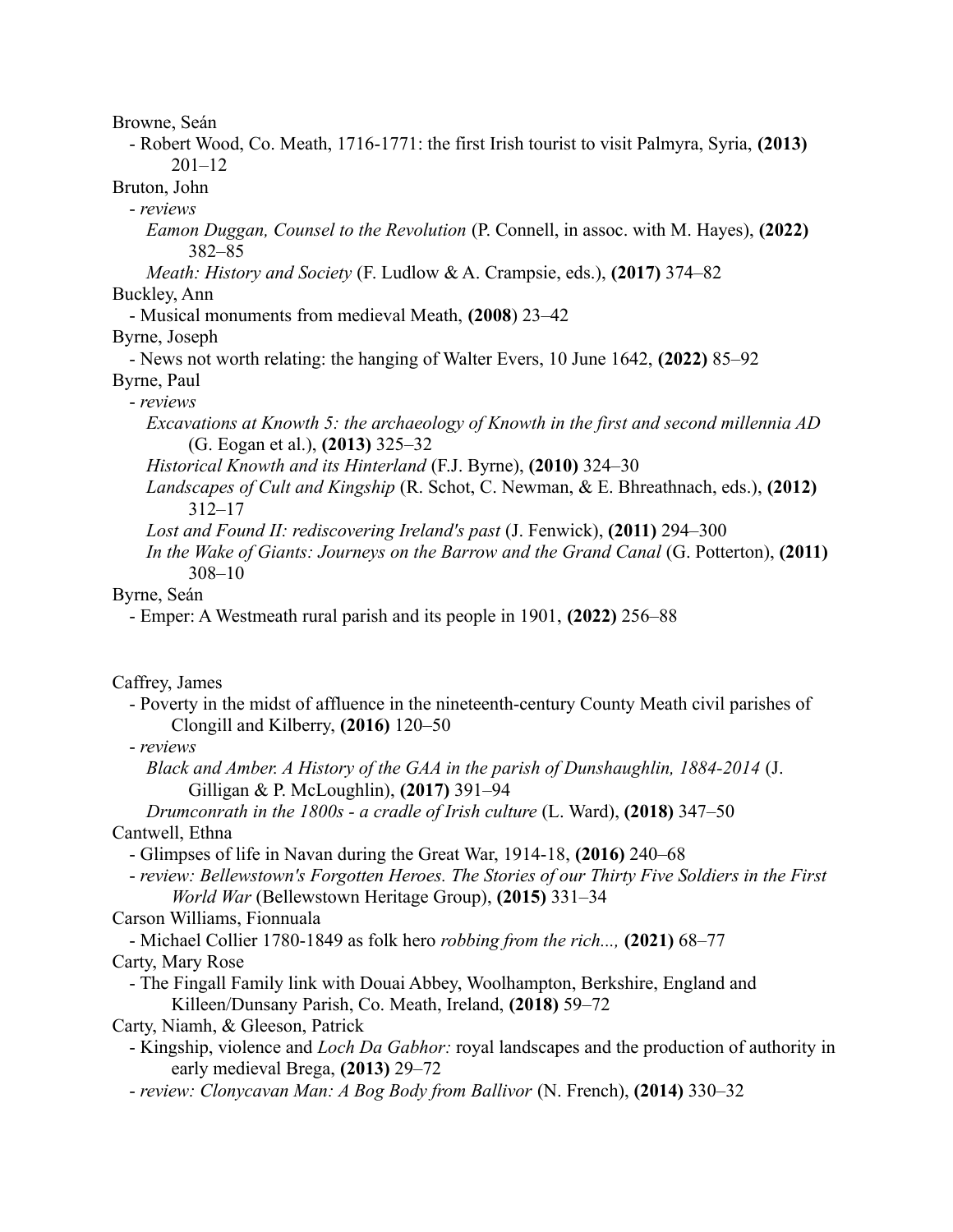Casey, Brian - John Sweetman and Home Rule, 1885-1891, **(2017)** 269–83 - *review: Lough Ree: Historic Lakeland Settlement* (B. Cunningham & H. Murtagh), **(2016)** 392–95 Casey, Denis - An eleventh-century heist: stealing the Book of Kells, **(2020)** 28–39 Chapman, R.A. - Robert Richard Matthews - a most unusual chap, **(2018)** 254–74 Chemin, Cécile - Sources of medical history in local authority archives, (**2008**) 157–69 Clancy, John P. - *review: Irish Tavern Tokens* (G. Rice), **(2014)** 340–41 - *report:* planning issues, **(2013)** 370–71 Clancy, Julitta - 'Treasures in the Loft': family papers and the case for a Meath County Archives, **(2020)** 254– 61 - *obituaries:* Fr Gerard Rice (1937-2020), **(2021)** 357–58 John Gavin, **(2013)** 352 Patrick McNamee, **(2022)** 395–96 Ruth Lawler, **(2022)** 397–98 - *reports:* annual excursions, (**2008**) 261–62, **(2014)** 369–71, **(2015)** 344–47, **(2016)** 419–22, }**(2017)** 413–16, }**(2018)** 365–68, **(2019)** 390–95, **(2020)** 301–4 Decade of Centenaries events: MAHS/Meath Peace Group joint seminars, **(2015)** 348–52, **(2016)** 423–27; Anglo-Irish Treaty negotiations 1921: descendants' group, **(2022)** 402– 3 Secretary's report, 2006-07, (**2008**) 256–60 Clutterbuck, Richard - *article co-written by. see* Shine, Denis, et al. Cogan, John F. (Frank) - Tragedy in Oldcastle - the death of Commdt Seamus Cogan, 22 July 1920, **(2015)** 279–315 - Shot while evading arrest in Stonefield - the tragic fate of Patrick McDonnell, March 1921, **(2016)** 341–79 - Michael Collins and the Cormeen murder case, 1920, **(2017)** 353–73 - Borderline politics: Meath clerical involvement in the East Cavan by-election June 1918, **(2018)** 234–53 - Figures in a landscape: Oskar Kokoschka and Adolf Mahr on Sliabh na Callaighe in 1928, **(2020)** 237–53 - Celebration of Meath warrior in Belgium: Barnewall Commemoration at Tenneville, **(2020)** 262–64 - Ordinary guerrillas - the 5th Battalion, Meath Brigade, and the Brigade reports 1920-21, **(2021)** 269–305 - A look back at Royal Meath - Donnchadh Ó Meachair's Short History of Meath, 1928, **(2022)** 343–62 - *reviews:*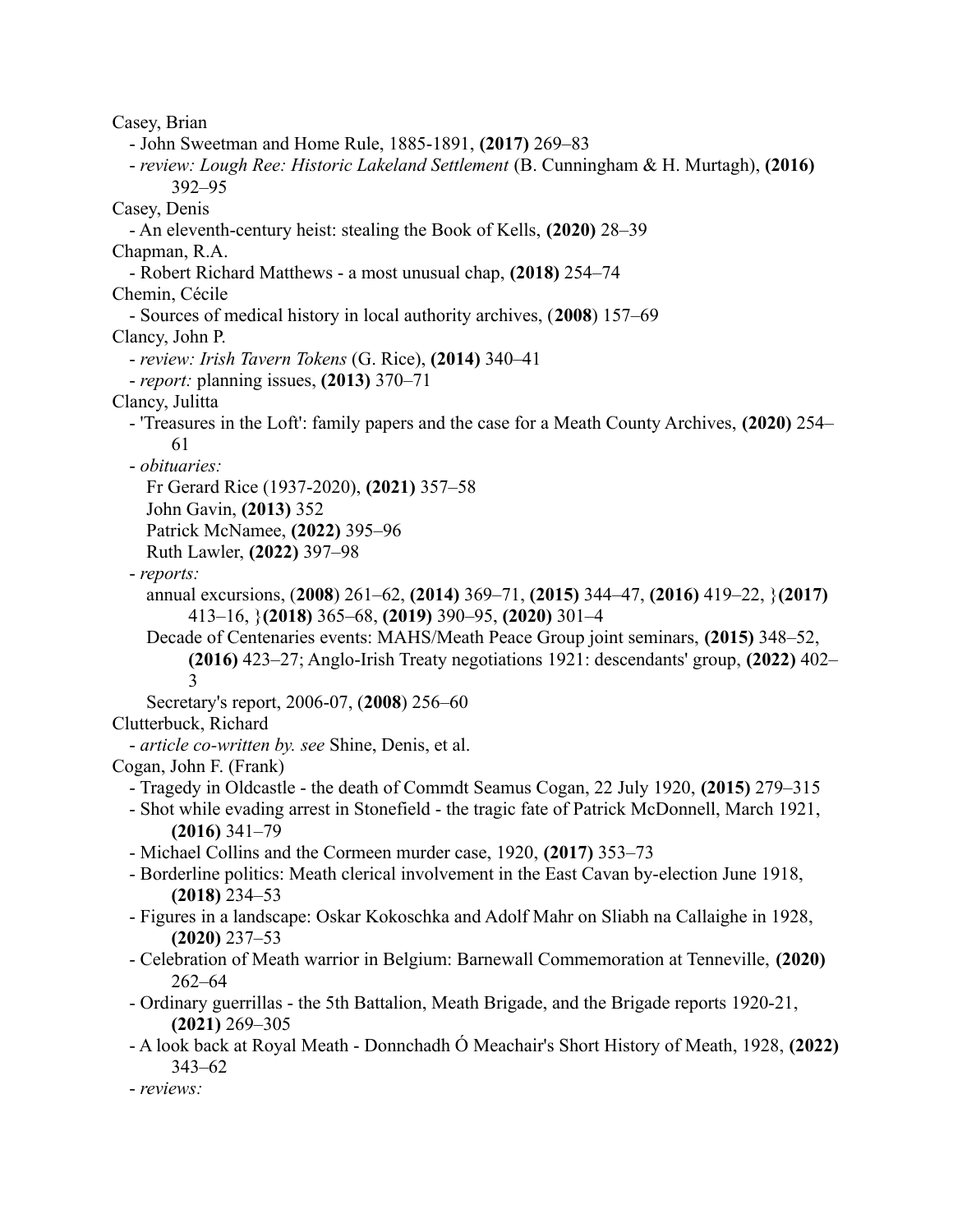*The Blinding Light - Michael Courtney 1901-23* (U. Courtney), **(2016)** 402–5

*Brokering the Good Friday Agreement; the Untold Story* (Mary Daly, ed*.*), **(2020)** 292–94 *Charles Tisdall of County Meath, 1740-51* (M. Rogan), **(2015)** 320–22

- *Ireland A Voice Among the Nations* (J. Gibney, M. Kennedy and K. O'Malley, eds.), **(2020)** 291–92
- *The Men and Women of the Anglo-Irish Treaty Delegations 1921* (Fiona Murray & Eda Sagarra, eds.), **(2022)** 378–81
- *A Sheltered Place Celebrating Fifty Years of the FBD Group* (John McCullen), **(2021)** 349–53
- *The Tin Hats The South Wales Borderers in Meath, 1920-22* (Ultan Courtney), **(2019)** 375– 77

Conlan, Patrick, OFM

- The Franciscans of Trim: the later years, **(2014)** 26–47
- Irish Franciscan Seraphic Colleges particularly Multyfarnham and Gormanston, **(2015)** 193–219

Connell, Peter

- The 1918 General Election - local and national perspectives, **(2019)** 311–38

- *reviews:*

*The Changing Fortunes of the Headfort estates, 1870-1928* (J. Mooney), **(2013)** 343–46 *Marcella Gerrard's Galway Estate, 1820-70* (T. Crehan), **(2014)** 350–53

*Sinn Féin The Oldcastle Monthly Review* (Moylagh Historical Society), **(2017)** 395–98 - *obituaries:*

Fr Gerard Rice (1937-2020), **(2021)** 360–61

James Caffrey, **(2019)** 382–84

Connolly, John

- The files of the Special Infantry Corp and Meath, 1923, **(2022)** 302–12

Conway, Ultan Ó Conmhidhe

- *review: Strong Farmer: the memoirs of Joe Ward* (C. Buckley & C. Ward), **(2011)** 302–5 Corrway, Laura

- *articles on Blackfriary project co-written by. see* O'Carroll, Finola, et al.; O'Carroll, Finola, Kinch, Ian & Corrway, Laura

Cosgrove, Art

- *review: Crisis and Survival in Late Medieval Ireland: the English of Louth and their Neighbours, 1330-1450* (B. Smith), **(2014)** 333–34

Courtney, Ultan

- How did 1916 influence the rise of republicanism in Meath between 1917 and 1921? *(From address to MAHS/MPG Decade of Centenarie*s *joint seminar, Dalgan Park, 26 September 2015)*

part one, **(2016)** 309–40

part two, **(2017)** 322–52

Crinion, Mairéad

- Newcastle House and estate, Enniskeen parish, in Morgallion barony, **(2012)** 143–60 Cronin, Anthony

- The kingdom of Brega in the seventh century, **(2017)** 1–30

Crowley, Jacqueline

- County Meath landed estates and the Encumbered Estates Court, 1849-1867, **(2014)** 197–225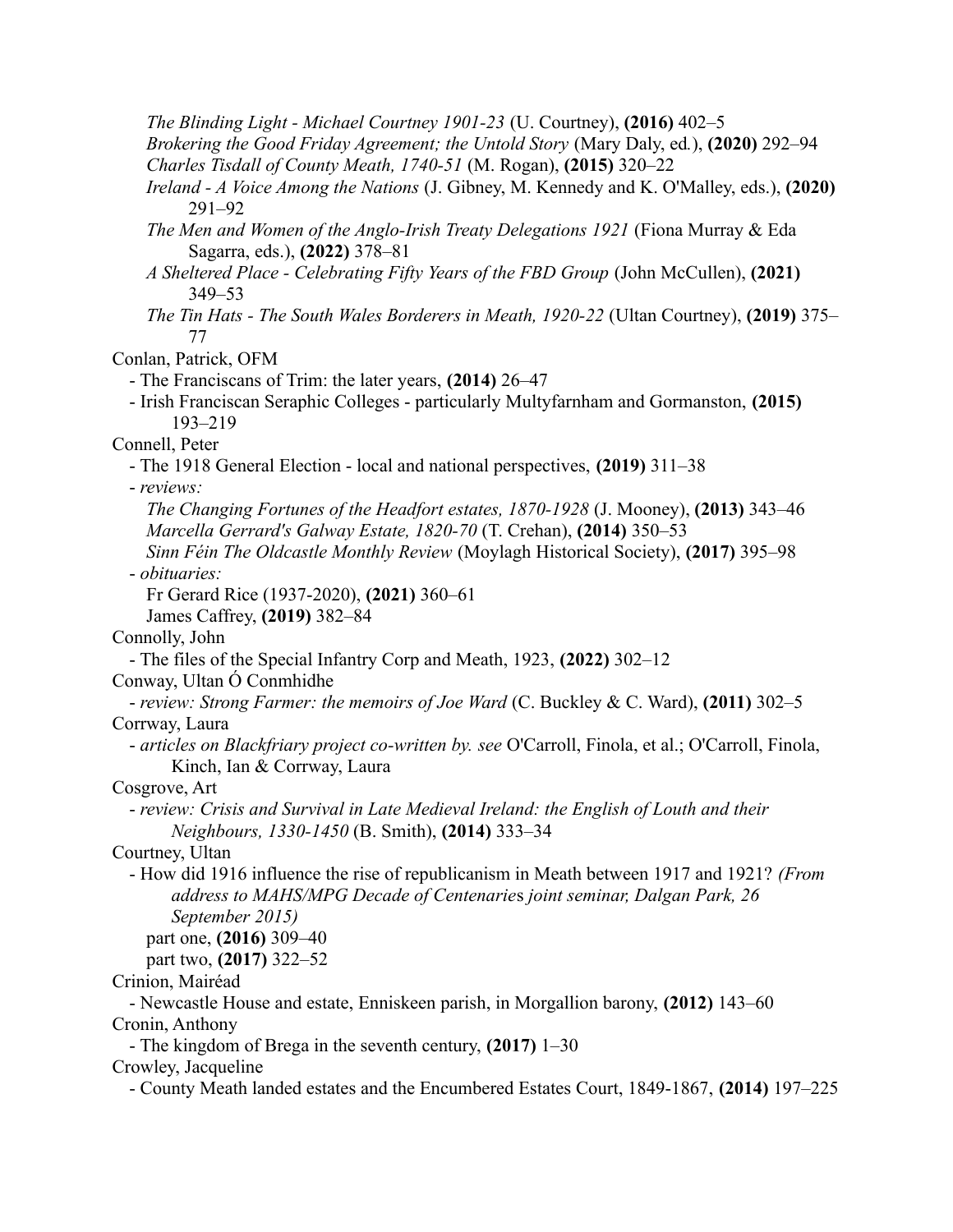Cruise, Henry

- Rebellion and reaction: landownership in the parish of Nobber, Co. Meath, 1640-1720, **(2015)** 56–87
- The Bligh family of Brittas, Nobber, Co. Meath, c. 1650-1990, **(2017)** 114–43
- Cruicetown and Nobber Medieval Tombs 3D Survey, **(2018)** 328–35
- Cullen, Clara
	- *review: Quiet revolutionaries: Irish women in education, medicine and sport, 1861-1964* (M. Ó hÓgartaigh), **(2012)** 320–22
- Cummins, Kieran
	- Aspects of the history of Meath Archaeological and Historical Society, **(2018)** 285–327 addendum *(with John McCullen),* **(2019)** 363–65

Cusack, Danny

- Breaking the silence: the poets of north Meath and the Great Famine, (2008) 170–88
- From Ballybeg to Van Diemen's Land: Christopher O'Reilly (1835-1910), **(2014)** 226–44
- Meathman Thomas Harten: victim of the Dublin Lockout, **(2015)** 269–78
- Broken silence: Peadar Gallegan and a poem of the Great Famine, **(2016)** 151–58
- The Great War: Irish Australian perspectives *(From address to MAHS/MPG Decade of Centenaries seminar, Dalgan Park, 26 September 2015),* **(2016)** 232–39
- Everyday life in Meath in 1916 *(From lecture to* 'Meath in 1916' seminar*, Trim, 26 March 2016),* **(2017)** 284–94
- Francis Ledwidge, poet of the blackbird a personal appraisal, **(2018)** 172–94
- Meathman down under: Patrick McGarry of Kildalkey, **(2019)** 284–310
- Tales by an old Fenian: Matthew Gilsenan (1856-1950) of Billywood, Moynalty (Part One), **(2020)** 164–83
	- (Part Two), **(2021)** 153–68
- Meath-born priest victim of Australian wartime censorship: the story of Fr James Timmons, **(2021)** 222–38
- Kate Magee of Kilmainhamwood: mother of a Tasmanian political dynasty, **(2022)** 128–55

Devine, Francis

- The Irish Transport & General Workers' Union in Meath, 1918-1930, **(2018)** 200–233 Dier, Martin

- *report*s: Secretary's reports, 2008-2012, **(2010)** 341–48, **(2011)** 319–27, **(2012)** 343–53, **(2013)** 359–69

DiPietro, Michelle

- Towards a cultural and chronological understanding of the Irish *bile,* **(2013)** 1–28

Doherty, Charles

- *obituary:* Alfred P. Smyth, **(2017)** 399–402

Doris, Fionnuala

- *review: Business Archival Sources for the Local Historian* (C. & M. Ó hÓgartaigh), **(2011)** 292–94

Dowling, Ger

- *article co-written by. see* Fenwick, Joe, et al.

Downey, Clodagh

- The life and work of Cúán ua Lothcháin, (2008) 55–78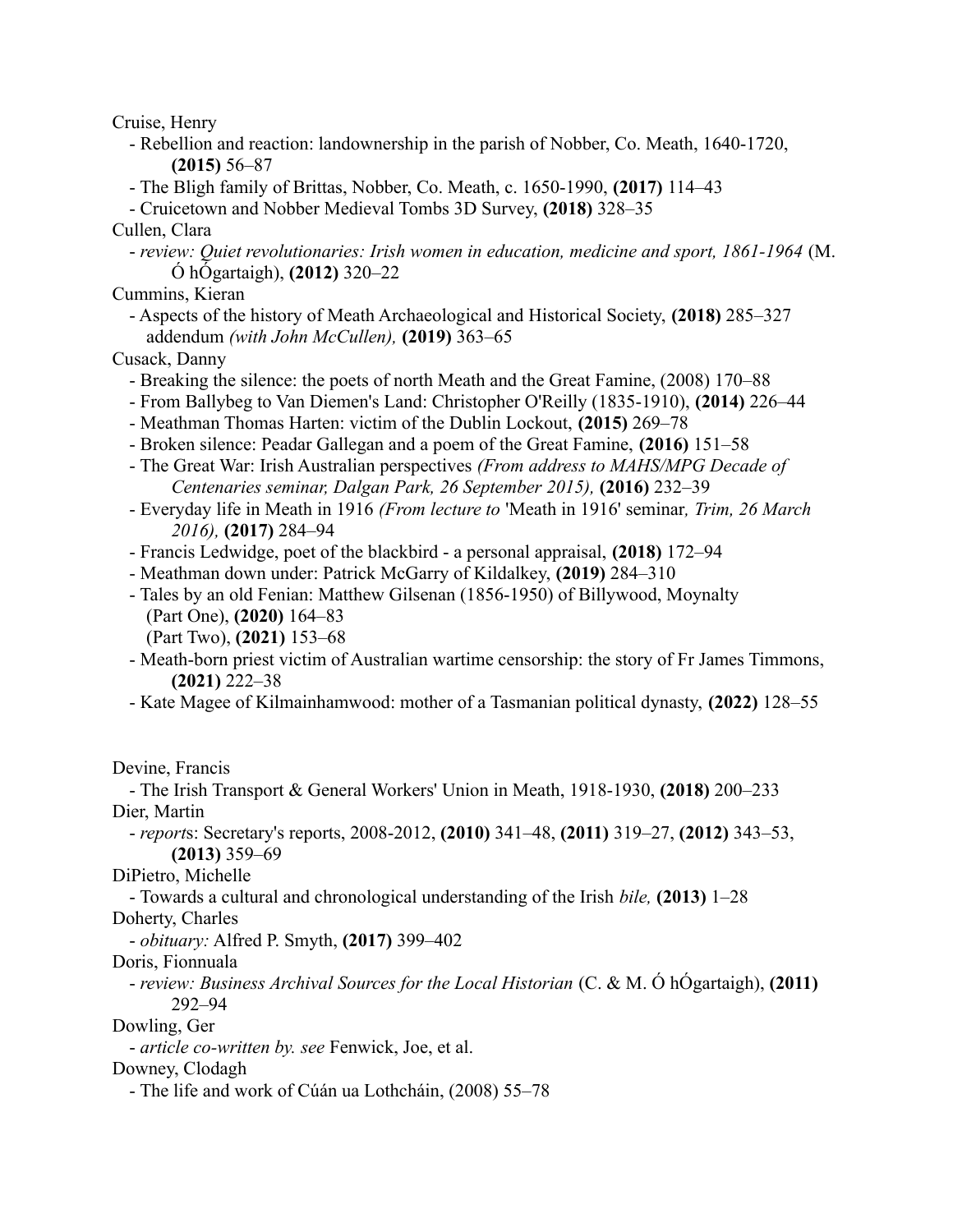- The Boyne in medieval myth and literature, **(2020)** 1–27 Duffy, Patrick J.

- *reviews:*
	- *Clogher Record, XX (3), 2011* (L. McDermott, ed.), **(2013)** 341–42
	- *Gypsum mining and the Shirley estate in south Monaghan, 1800-1936* (M. McDermott), **(2011)** 300–302
	- *Landholding, society and settlement in nineteenth-century Ireland: a historical geographer's perspective* (T. Jones Hughes), **(2013)** 337–41
	- *Religion, landscape and settlement in Ireland. From Patrick to present* (Kevin Whelan), **(2020)** 277–80

Dunne, Michelle

- Where absence is a presence: commemorative minor placenames in Meath-Westmeath, **(2019)** 80–107
- *review: Traditional Music and Song in County Meath* (P. Ferguson & A. Mac Gabhann), **(2020)** 281–84

Egan, Sean

- *review: Patrick Reilly, the Bard of Balnavoran 1825-1895* (L. Ward), **(2011)** 305–8 Elder, Stuart

- *article co-written by. see* Shine, Denis, et al.

Eogan, George

- A cupmarked stone at Bobsville (Clonabreany), Co. Meath, (2008) 1–14
- Dowth passage tomb: note on possible structure sequence, **(2009)** 1–4
- A linear earthwork complex in the Nobber area, Co. Meath, **(2010)** 73–82
- Some individual stones with prehistoric art from County Meath, **(2011)** 1–19
- *article co-written by. see* Fenwick, Joe, Warner, Richard, & Eogan, George

Fagan, Brendan

- *article co-written by. see* Shine, Denis, et al.

Fagan, Patrick

- Michael Walsh, the poet of Fore, Co. Westmeath, (2008) 194–203
- When Meath politics shook the nation *[Review article],* **(2009)** 243–51
- Growing up in Westmeath: musings of an octogenarian, **(2010)** 251–59

- *review: The Town at the Crossroads* (D. Dunne, ed.), (2008) 242–46 Feeley, Ephrem

- Two newly-discovered archaeological sites in south-east Meath, **(2011)** 60–63 Fennessy, Ignatius, OFM

- Guardians at Multyfarnham Friary, **(2013)** 169–75

Fenwick, Joe

- In search of the lost 'cromlech' of Knowth: geophysical investigations in Area 10 of the Knowth Passage Tomb cemetery, Brú na Bóinne World Heritage Site, Co. Meath, **(2019)** 52–79
- *review: The Rath of the Synods, Tara, Co. Meath: excavations by Seán P. Ó Riordan* (E. Grogan), **(2011)** 280–85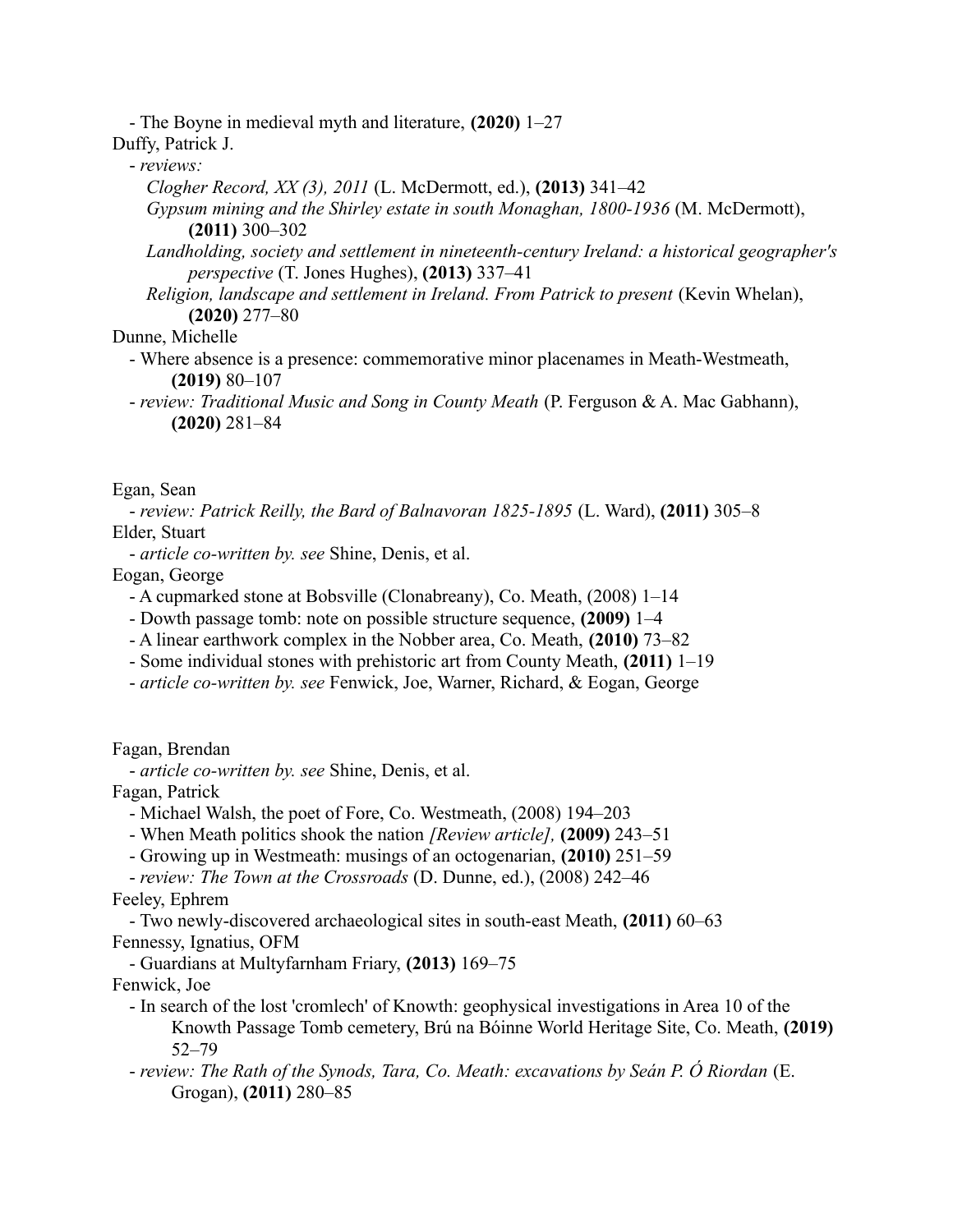Fenwick, Joe, et al. - Crewbane souterrain and nearby archaeological features, Brugh na Bóinne, Slane, Co. Meath, **(2012)** 1–25 Fenwick, Joe,Warner, Richard, & Eogan, George - Revealing hidden details of the ancient landscape of Newgrange, Brugh na Bóinne World Heritage Site, Co. Meath, **(2009)** 5–23 Finnegan, Aengus - What kind of Irish was spoken in Westmeath?, **(2013)** 294–310 Fitzgerald, Thomas Earls - *reviews: County Louth and the Irish Revolution 1912-23* (D. Hall & M. Maguire, eds.), **(2018)** 344– 46 *Four Killings. Land Hunger, Murder and Family in the Irish Revolution* (M. Dungan), **(2022)** 373–77 *The Robinstown Affair: A War of Independence Story* (J. O'Leary), (**2022**) 377–78 Fleischmann, Ruth - *Introduction and translation:* Ernst Heider's *In the Claws of the Spider Crab,* **(2021)** 179–221 Flood, Kate - 'Taming the Wilderness': A history of Girley Bog 1606-2016, **(2018)** 73–115 Ford, Noel - *obituary:* Patrick Fagan (1922-2011), **(2012)** 329–31 Forrest, Mary - 'Sorts of FORREST TREES and FLOWERING SHRUBS' - Nursery catalogues in the Fingall Papers, **(2017)** 259–68 French, Noel - The development of second-level education in County Meath 1560-1966, (**2008**) 223–36 1966-1986, **(2009)** 277–95 - Derivation of townland names in Trim civil parish, **(2010)** 34–64 - The Ó Dálaigh bardic poets of Meath: their poetry and patrons, **(2011)** 90–101 - The diocese of Meath in the fifteenth century, **(2012)** 77–94 - Sir John Fox Dillon: a landlord in transition, **(2013)** 235–55 - The Dillons of Lismullen - a Meath landed family, **(2014)** 48–61 - Duleek: monastic influence on urban development, **(2015)** 36–55 - Meath and the 1916 Rising *(From address to MAHS/MPG* 'Decade of Centenaries' *seminar, Dalgan Park, 26 September 2015),* **(2016)** 285–308 - Witnesses to the Revolution 1899-1921, **(2016)** 363–79 - Duleek's later urban development, **(2017)** 53–66 - Dr John Kyne, bishop of Meath, 1947-66, **(2018)** 275–84 - The burning of Trim Barracks and reprisals, **(2020)** 184–210 - A shooting and hostage taking in the time of Truce and Treaty, **(2022)** 289–301 French, Tom - A Bittern Cry, **(2018)** 199 - *reviews: Last Poems & Two Tales from County Meath* (M. Woods), **(2021)** 353–56 *A Mystic Dream of 4* (I. McGovern), **(2015)** 327–31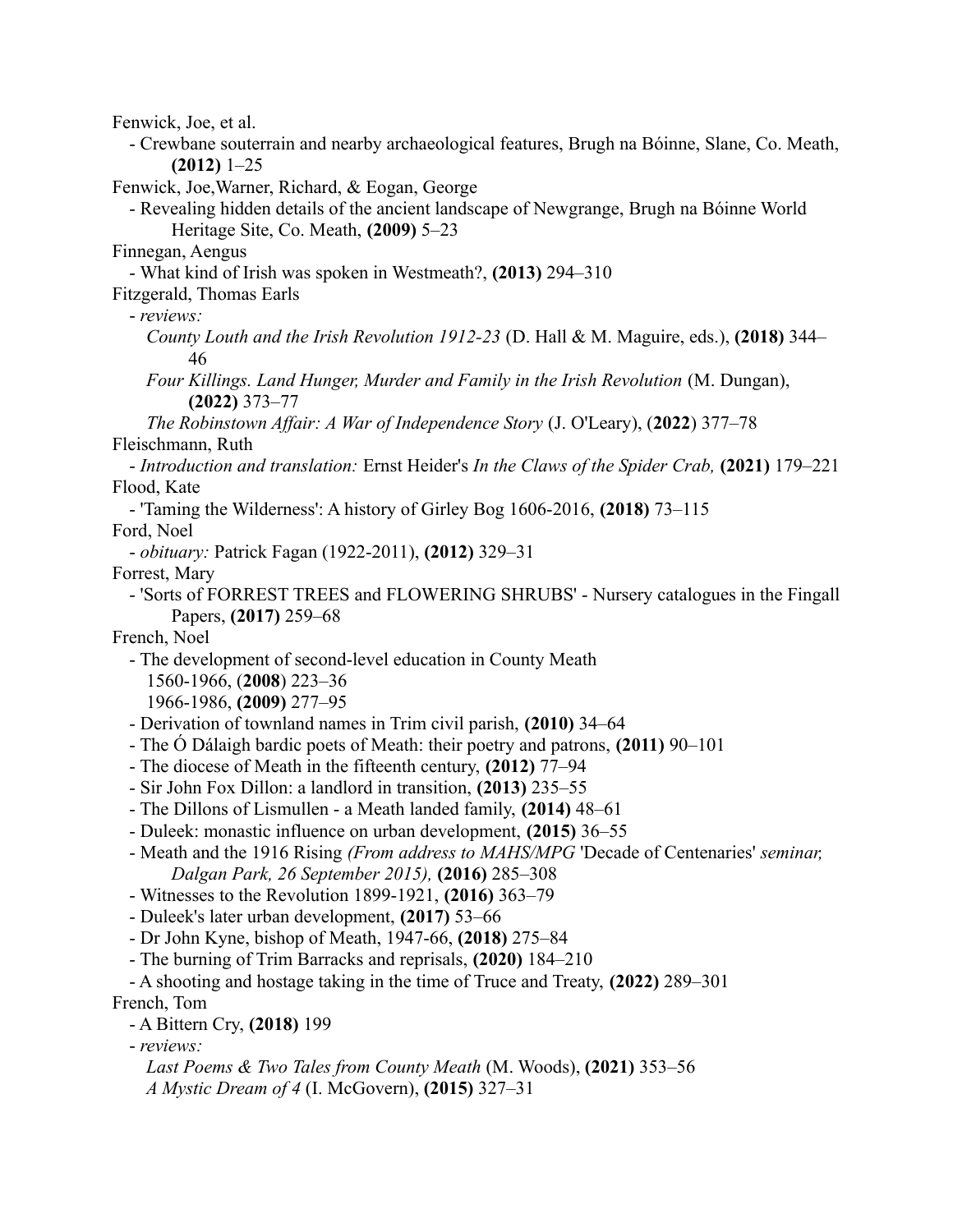*Navan Its People and Its Past* (vols 1, 3-6), **(2013)** 346–49, **(2016)** 398–402, **(2018)** 350–56, **(2020)** 284–87, **(2022)** 368–72

- *report*s:

Meath County Library Local Studies and Archives, **(2009)** 311–16, **(2010)** 336–40, **(2011)** 312–18, **(2012)** 333–42, **(2013)** 355–58

Secretary's reports (2013-2021), **(2015)** 341–43, **(2016)** 412–14, **(2017)** 408–11, **(2018)** 360–63, **(2019)** 385–88, **(2020)** 295–99, **(2021)** 362–64, **(2022)** 399–400

Gaffrey, Joanne

- *article co-written by. see* Shine, Denis, et al.

Gallagher, Caroline

- Bishop Thomas Lewis O'Beirne of Meath (c. 1747-1823): politician and churchman, **(2009)** 189–208

Geraghty, P.J.

- The iron roads of Meath, **(2012)** 161–201

Giacometti, Antoine

- Exploring domestic and non-domestic space in an early medieval landscape at Navan Moat, Co. Meath, **(2011)** 43–59

Gibson, P.J.

- Seeing beneath the ground using geophysics at the former ecclesiastical site of Clonard, Co. Meath, **(2009)** 69–79

Gilligan, Jim

- *review: Ashbourne: Landscape, Lives and Lore* (B. Kennerk, ed.), **(2021)** 336–39 Gilsenan, Aidan

- 'Arrant Bolshevism'? 1919 farm labourers strike in Meath, **(2021)** 239–68

- 'Back to the Land': agrarian agitation and activism for land redistribution in County Meath, 1918-1932, **(2022)** 313–42

Gleeson, Patrick

- *article and review co-written by. see* Carty, Niamh, & Gleeson, Patrick

Gosling, Paul, & Pepper, Brendan

- Cusack's Crossroads, Co. Meath: a curious memorial, a forgotten man, a river-ford and an old road, **(2020)** 40–56

Griffin, Brian

- Selling bicycles in Meath in the late Victorian and Edwardian era, **(2022)** 156–97

Hackett, Liam

- An excavation of a fulacht fiadh in Carranstown, Co. Meath, **(2009)** 24–28 Hand, Malachy

- History of Millbrook mills, 1774-1963, **(2015)** 121–44

- The making and using of charcoal during the Emergency, 1939-45, **(2021)** 306–33 Harbison, Peter

- Some comments on the Girley High Cross fragments, **(2013)** 156–59 Harmon, Maurice

- Peter Fallon's profane rituals, **(2010)** 300–323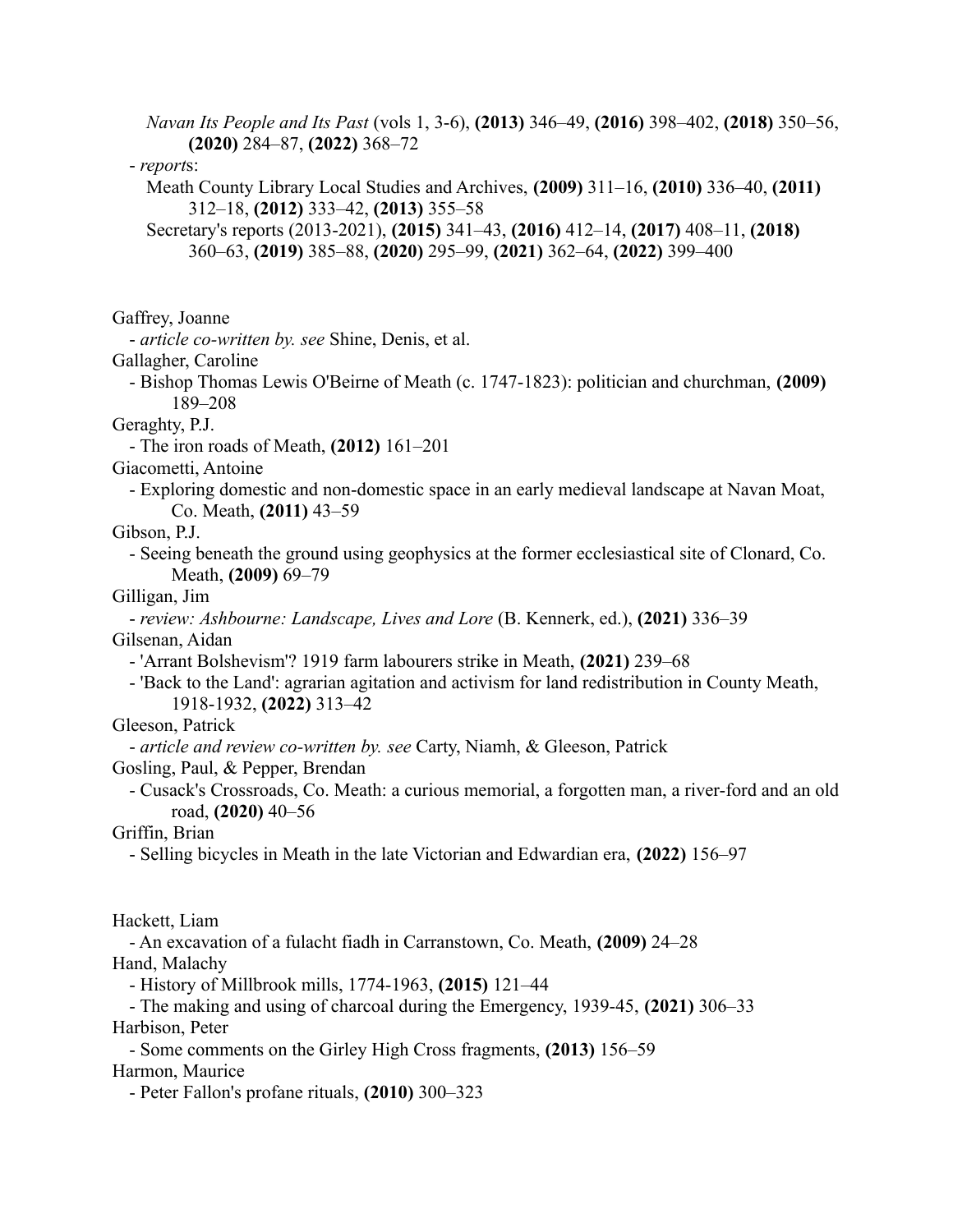- *review: The Murders at Wildgoose Lodge: Agrarian crime and punishment in pre-Famine Ireland* (T. Dooley), (**2008**) 237–39

Haworth, Richard

- *review: Potterton People and Places: Three Centuries of an Irish Family* (H. Potterton), (**2008**) 239–42

Hazard, Benjamin

- 'An Ark in the Deluge': Multyfarnham Abbey and the Nugents of Delvin, 1607-41, **(2011)** 113–23

Heery, Michael, & Newman Maguire, Betty

- Previously unpublished ogams at Castlekieran, Carnaross, **(2012)** 26–30

Heider, Ernst

- *In the Claws of the Spider Crab:* experiences on three continents (*translated, annotated and introduced by* Ruth Fleischmann), **(2021)** 179–221

Herward, Cissy

- Allenstown and the Craig Waller family, **(2012)** 300–311

Hill, Jacqueline

- *review: Episcopal visitations of the Diocese of Meath, 1622-1799* (M. O'Neill, ed.), **(2018)** 341–43

Hogan, Arlene

- The lands of Llanthony Prima and Secunda in Ireland 1172-1541: the settlement of Meath, **(2009)** 117–42

Holsgrove, Tracey

- 'A generation of brave women' or women who did 'some useful service'? Women's activity in Meath in the revolutionary period, **(2019)** 339–62

- *reviews*

*A Dáil Girl's Revolutionary Recollections* (K. McKenna), **(2015)** 334–36

*Oldcastle Camp 1914-1918: An Illustrated History* (T. French, ed.), **(2019)** 377–80

Hunt, Tom

- Walter Newburn: the life and times of an international athlete, **(2010)** 142–65

- *review: More than a sporting experience: 30 years of Gaelic games in Luxembourg* (E. Ó hAnnracháin & C. Davey), **(2009)** 307–10

Hurley, Livia

- Some late eighteenth-century developments under the Conyngham family at Slane, **(2010)** 83–92
- *review: Women, Architecture and Building in the East of Ireland, c.1790-1840* (R. Thorpe), **(2014)** 348–50

Imhoff, Helen

- The tradition of Art mac Cuind's burial at Treóit (Trevet, Co. Meath), **(2013)** 73–114

Kenny, Colum

- The Crickstown Barnewalls: judges of the Pale, 1435-1690, **(2019)** 116–30

Kenny, Michael

- Boycotting and bloodshed in Westmeath: the shooting of James Carey at Fieldtown, 1851,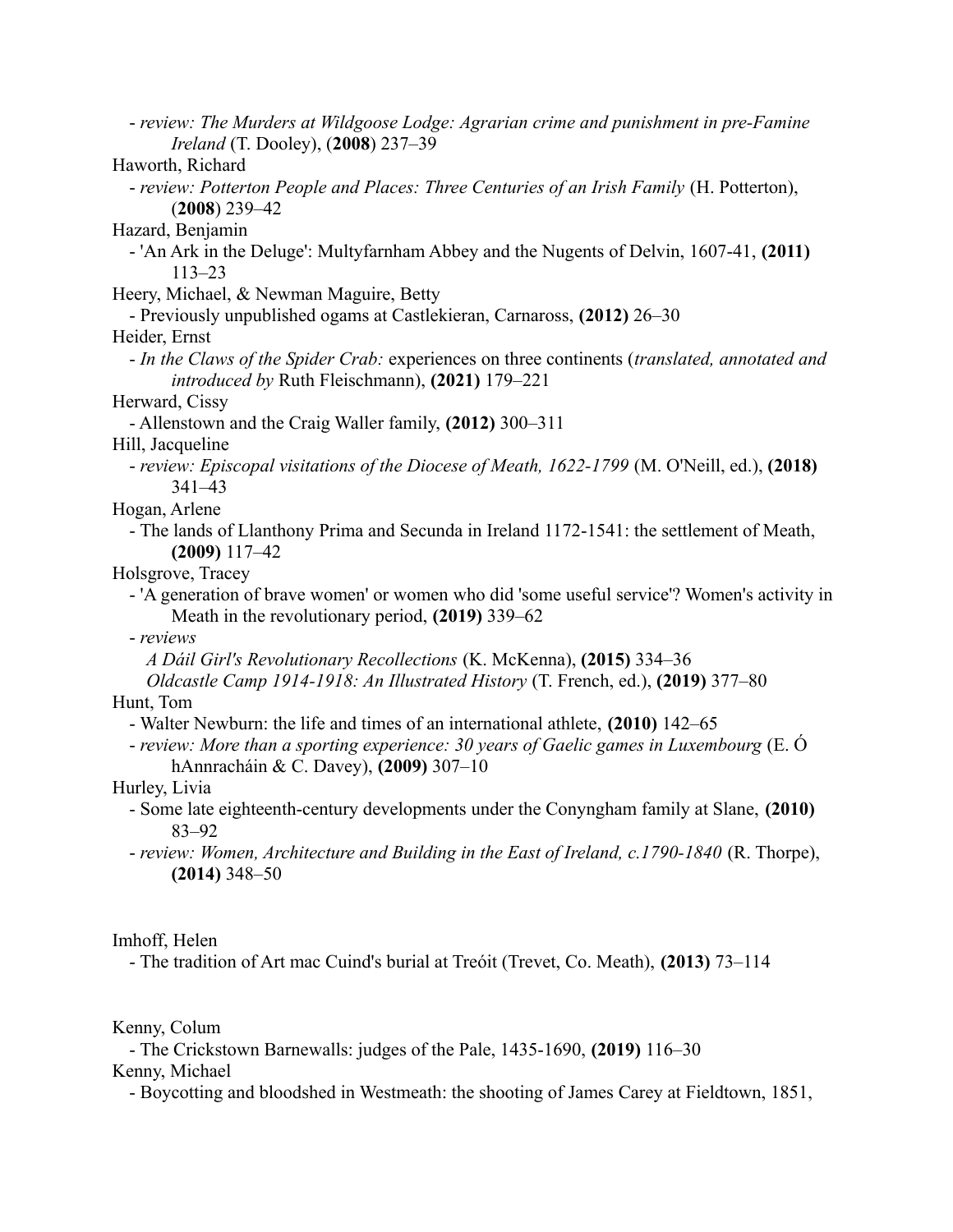**(2020)** 101–16 Killard, Jacqueline - The Mullingar Union Workhouse, 1852-1899 part one, **(2014)** 123–49 part two, **(2015)** 172–92 Kinch, Ian - *article co-written by. see* O'Carroll, Finola, Kinch, Ian & Corrway, Laura Lane, Pádraig G. - A distressed class: Meath-Westmeath farm labourers, 1869-1889, **(2015)** 220–32 Laragy, Georgina - A 'hollow and unsubstantial' prosperity: poverty in nineteenth-century Meath, **(2013)** 217–34 Lawlor, David - Parnell: from landlord of Avondale to MP for Meath, **(2011)** 200–211 Lawlor, Úna - The elements TOWN (and BAILE) in the place-names of Lower Duleek/Damh Liag Íochtarach from the 13th to the 17th century, **(2016)** 37–85 Leigh, Joanna, Stout, Geraldine & Stout, Matthew - Report on the research excavation at Newgrange Farm 2018, **(2019)** 15–51 Lennon, Colm - The parish fraternities of County Meath in the late middle ages, (**2008**) 85–101 Litton, Helen - Henrietta Crowe of Kells, **(2020)** 75–85 Lynch, Kevin - *review: The Meath War Dead: A History of the Casualties of the Great War* (N. French), **(2013)** 349–51 Lynch, Linda - *article co-written by. see* O'Connell, Aidan, O'Hara, Rob & Lynch, Linda Lyne, Ed - *article co-written by. see* Shine, Denis, et al. Lyons, Mary Ann - Reflections on the Decade of Commemoration *(From keynote address to MAHS/MPG Decade of Centenaries seminar, Dalgan Park, 13 September 2014),* **(2016)** 195–208

McCabe, Brian

- A new database of medieval documents, illustrated by some fourteenth-century references to Kells, **(2011)** 274–79
- The lost milestone, Drumlargan, Summerhill, **(2013)** 311–12
- The long and winding road (and some vernacular buildings), **(2015)** 145–49
- Excommunication at a Meath threshing?, **(2017)** 31–35
- An Elizabethan Mc Cabe?, **(2022)** 18–23

### McConnon, Mark

- *article co-written by. see* O'Carroll, Finola, et al. McCormack, Christopher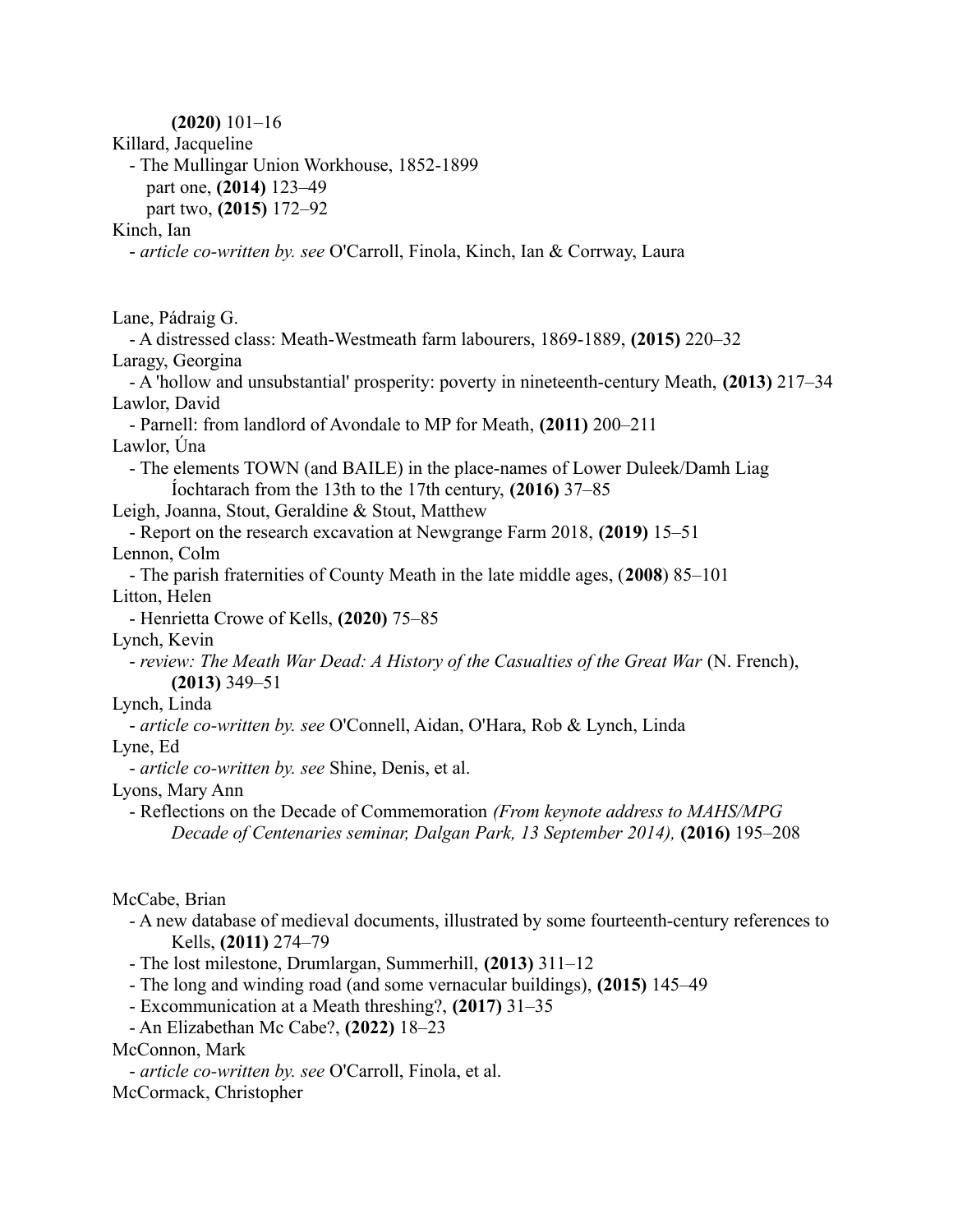- Gilson Endowed School, Oldcastle, **(2012)** 239–58

- Trim Diocesan School, **(2014)** 94–122
- Wilson's Hospital School, Multyfarnham, **(2015)** 88–120
- Drogheda Grammar School, **(2016)** 86–119
- St Finian's College, Navan and Mullingar, **(2017)** 204–47
- Alice Stopford Green (1847-1929) as public educator: the Stopford-Brooke connection and

the politics of personal and national self-realisation in a colonial context, **(2020)** 117–44 McCullen, John

- The hunting journal of Helen Louisa McDonnell of Kilsharvan, Co. Meath, 1932-1939, (**2008**) 204–13

- *article co-written by. see* Cummins, Kieran
- *obituary:* Oliver Ward (1942-2017), **(2018)** 357–59
- McDonnell, Ciarán
	- From the plains of Meath to the sands of Egypt: Geoffrey de Geneville and Jean de Joinville, crusader brothers, **(2018)** 39–58
	- A summer of archaeology: recent discoveries in the Boyne Valley, **(2019)** 1–14
	- From the Boyne to Waterloo: military identity in Meath during the long eighteenth century, **(2019)** 152–75
- Archaeology in Meath 2019-2020, **(2021)** 1–13
- McElligott, Richard

- Richard Blake and the resurrection of the GAA, 1890-98, **(2013)** 256–69

Mac Gabhann, Séamus

- The Parnell split in Meath: interview, (**2008**) 189–93
- *Amhráin na Midhe: ancestral Meath voices and the quest for Irish national identity* (L. Ní Mhunghaile, ed.) *[review article],* **(2016)** 380–91
- Turlough O'Carolan, 1670-1738, in the era of the Penal Laws, **(2021)** 39–67
- *note:* Farewell from the editor, **(2014)** 375–77
- *reviews*

*The Land Commission and the making of Rath Cairn, the first Gaeltacht colony* (S. M. Pegley), **(2012)** 325–28

- *The Making of Meath: The County's Natural Landscape History* (R. Meehan), **(2013)** 334– 37
- *Meath: Towards a History* (M. Conway), **(2011)** 288–91
- *Meath Holy Wells* (N. French), **(2014)** 359–61

*Megalithic Art in County Meath* (G. Eogan), **(2012)** 322–25

*Morgallion* (A. Russell), **(2013)** 332–34

*St. Brigid of Kildare, Life, Legend and Cult* (N. Kissane), **(2018)** 336–40

- *obituaries:*

Fr Gerard Rice (1937-2020), **(2021)** 359

George Eogan (1930-2021), **(2022)** 390–94

Paddy O'Rourke, **(2019)** 381–82

McGee, Harry

- *obituary:* Méadhbh Conway-Piskorski, **(2014)** 362–65

McGrath, Bríd

- Athboy's election returns, 1640 and 1642, **(2010)** 65–72

- Archbishop John Bramhall and church lands in Athboy, 1641-1663, **(2017)** 91–113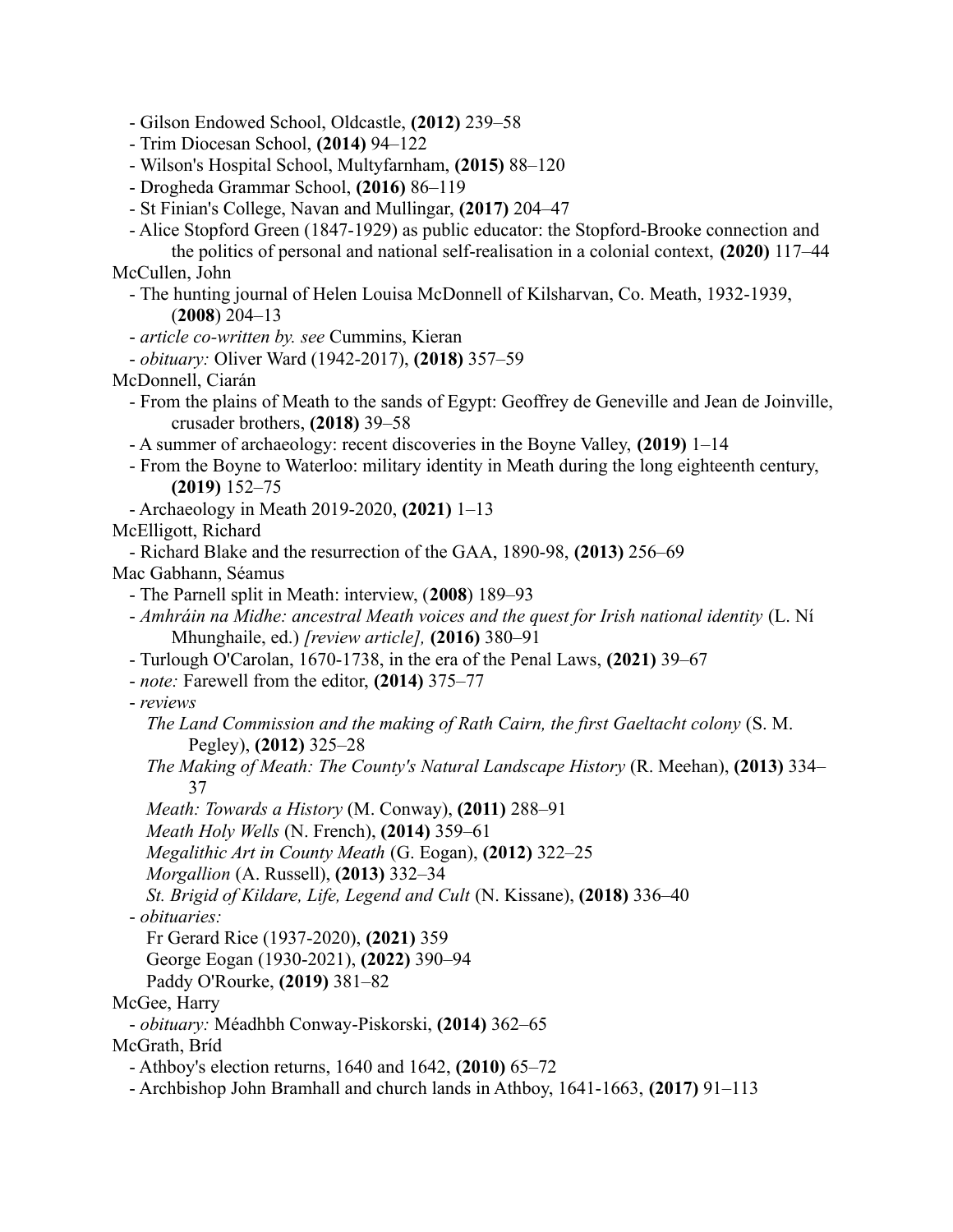McHugh, John

- *review: The Rabbit Industry in Ireland: 20th century snapshots* (M. Conry), **(2020)** 287–90 Mac Sweeney, Marie

- *review: Good Night Ballivor, I'll sleep in Trim* (J. Quinn), **(2009)** 304–7

Marry, Paschal

- *reviews*

*Of Other Days* (A. Holten), **(2015)** 337–39

*The River Boyne, Hidden legacies, history and lore explored on foot and by boat* (A. Holten), **(2019)** 368–71

Masterson, Rory

- *reviews:*

*Tigernán Ua Ruairc and a twelfth-century royal grant in the Book of Kells* (D. Casey), **(2021)** 334–35

*Tristernagh Priory, County Westmeath: colonial monasticism in medieval Ireland* (T. O'Keeffe), **(2019)** 366–68

Mitchell, Angus

- The Stopfords of Blackwater House: Alice Stopford Green's family circle, **(2019)** 176–212

- Woman of the Fifth Province: remembering Alice Stopford Green, **(2021)** 121–52

Monk, Michael

- The livestock economy of early medieval Knowth, Co. Meath, in context *[review article],* (**2008**) 15–22

Mooney, Joe

- *reviews:*

*For the Grass of a Cow: Marion Tiernan's Irish Ancestors from County Meath to Saint Lawrence County, New York, 1820-1999* (C. M. Carletta), **(2022)** 386–88

*The Parnell split in Westmeath: the bishop and the newspaper editor* (M. Nolan), **(2019)** 372–74

*Three Emigrants from Cloughrea* (B. Davidson Miller & D. K. Edwards), (**2022**)388–89 Moore, Eoghan

- Domnach Mór Meic Laithbe, **(2014)** 1–10

Mount, Charles

- Notes on the history of the manor of Nobber, (**2008**) 79–84

Mulhall, Daniel

- At war and peace: George Russell (AE) and Francis Ledwidge in 1917, **(2018)** 163–71 Mulligan, Kevin

- Headfort and the significance of the demesne landscape in Meath, **(2011)** 124–30 Mullins, Clare

- Archaeological excavations at Haggard Street, Trim, Co. Meath, **(2009)** 98–116

Newman Maguire, Betty

- *article co-written by. see* Heery, Michael, & Newman Maguire, Betty Ní Chrábhagáin, Ciara

- Disease and illness in medieval Ireland: an anthropological examination of some hagiographical material, **(2013)** 115–33

Ní Mhaonaigh, Tracey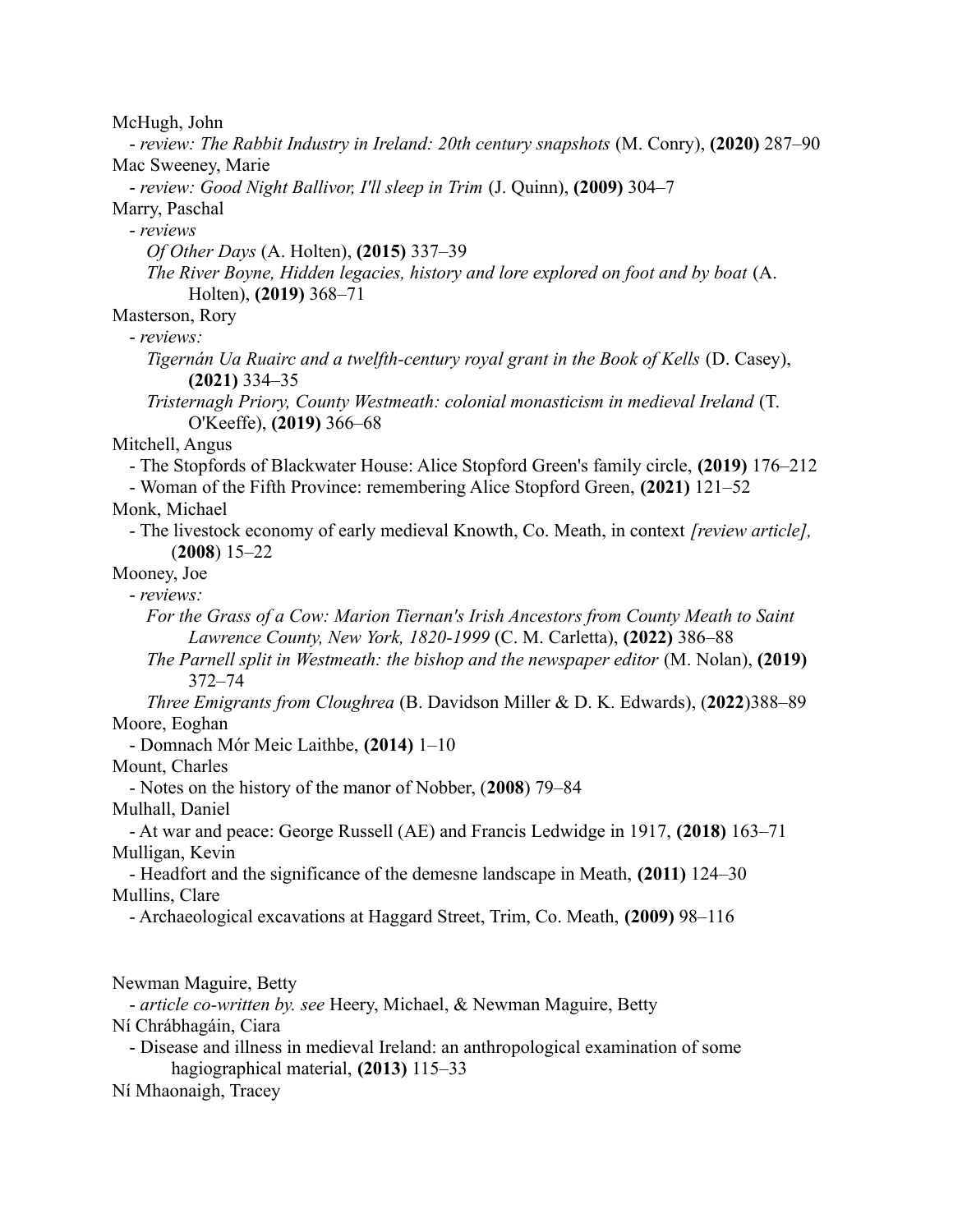- The life and legacy of Eoghan Ó Gramhnaigh: 120 years on, **(2019)** 238–64

- St Patrick's College, Maynooth, the Irish language revival effort and the Meath-men who made their mark, **(2022)** 198–220

Ní Mhunghaile, Lesa

- Scribal networks and manuscript circulation in Meath during the eighteenth and early nineteenth centuries, **(2011)** 131–49

- *reviews:*

*The Four Masters and their Manuscripts* (P.A. Breatnach), **(2016)** 396–98 *A Meath Anthology* (T. French, ed.), **(2011)** 285–88

Ní Uallacháin, Pádraigín

- A Drogheda list of melodies: implications for the song tradition of Meath and Oriel, **(2014)** 165–96

Nolan, Michael

- The provincial press and the Irish Revolution: the case of Co. Westmeath, **(2017)** 295–321

- Civil War or civil disorder: Westmeath 1922-23, **(2020)** 211–36

Nolan, William

- *reviews:*

*Lords, lands and labourers. The big houses and landed estates of Royal Meath* (B. Casey, ed.), **(2017)** 385–90

*The Lost Gaeltacht: The Land Commission Migration - Clonbur, Co. Galway to Allenstown, Co. Meath* (M. O'Halloran), **(2021)** 343–49

Nugent, Brian

- Some salved Irish Chancery pleadings, **(2017)** 67–90

- *reviews:*

*The Easter Rising in North County Dublin: A Skerries Perspective* (P.F. Whearity), **(2014)** 356–58

*Medieval Fore, County Westmeath* (R. Masterson), **(2015)** 316–19

*The Proclamations of Ireland 1660-1820* (J. Kelly & M.A. Lyons, eds.), **(2015)** 323–27

O'Brien, Niall C.E.J.

- A 14th century Meath estate acquired too soon: Golding of Churchtown, **(2019)** 108–15 O'Brien, Sarah

- Westmeath-Argentine narratives of tradition and identity, **(2013)** 270–93 O'Carroll, Finola, et al.

- 'The Blackfriary button,' **(2016)** 30–36

O'Carroll, Finola, Kinch, Ian & Corrway, Laura

- Digging the past, growing the future: the Blackfriary Project, **(2018)** 27–38

Ó Clabaigh, Colmán, OSB

- *review: The Priory of Llanthony Prima and Secunda in Ireland* (A. Hogan), **(2009)** 296–99 O'Connell, Aidan, O'Hara, Rob & Lynch, Linda

- Excavation of a burial ground at Moyfin, Longwood, Co. Meath, **(2015)** 1–35 O'Donoghue, Patrick

- *review: The Field Names of County Meath* (F. Tallon, ed., J. Mullen, compiler), **(2014)** 335– 39

O'Flynn, Eoin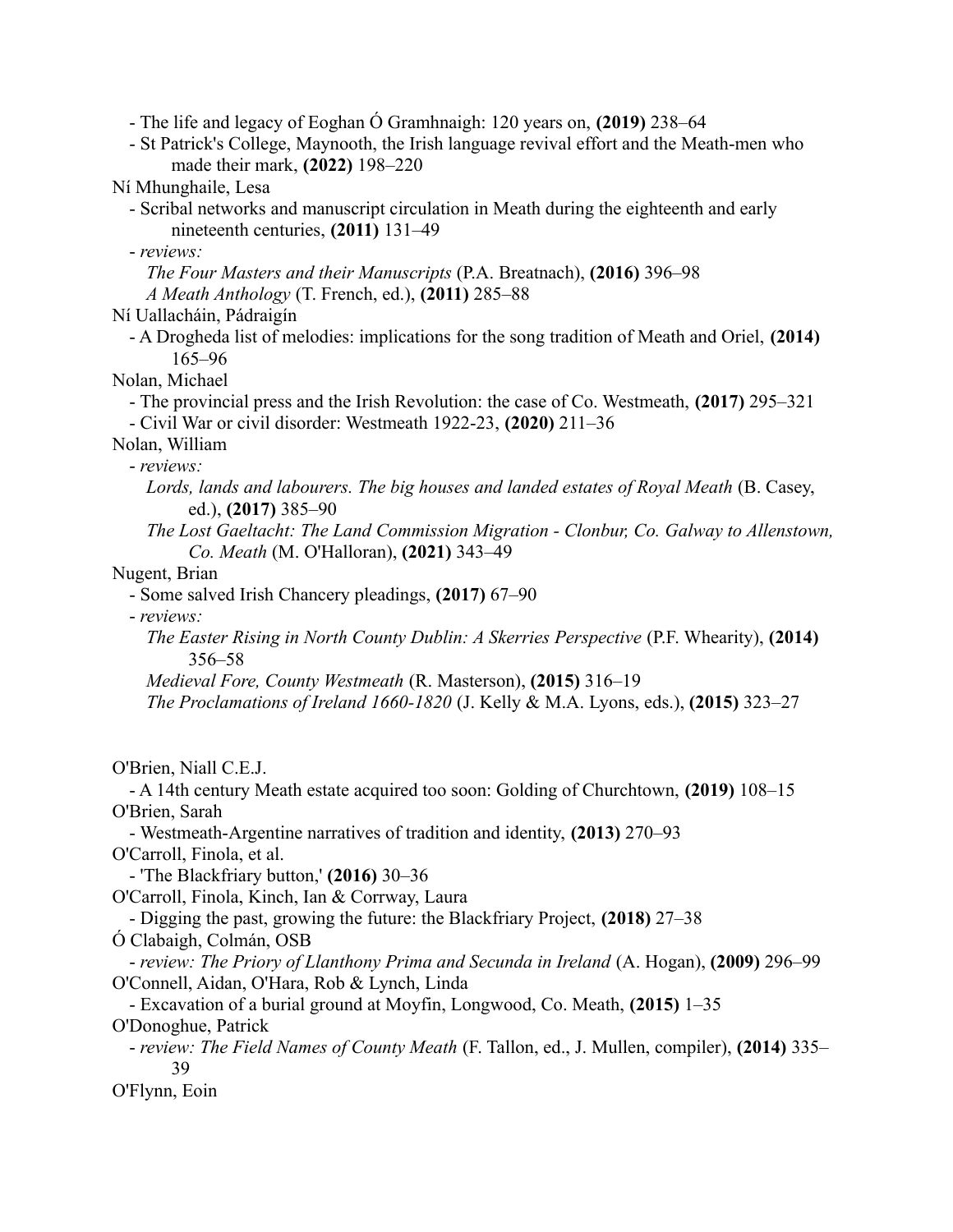- The career of Máelsechnaill II, **(2009)** 29–68
- Ó Háinle, Cathal
	- My father and Ballinahown folklore
		- part one, **(2010)** 260–99
		- part two, **(2011)** 212–65
- Ó hAnnracháin, Eoghan
	- Westmeath veterans in the Hôtel Royal des Invalides, Paris, (**2008**) 117–45
	- The trials of Brian Seery, **(2010)** 110–41
	- The massacre at Castlepollard, 1831: socio-political aspects, **(2011)** 150–78
	- Commemorating Thomas Davis, **(2014)** 150–64
	- The Westmeath transportations file, **(2017)** 144–90
	- *obituary:* Micheál Ó Conláin, **(2016)** 406–10
- Ó hAnnracháin, Eoghan & Robertson, Stephanie
	- A Meath officer's tomb at the church of Saint Gertrude in Tenneville, **(2019)** 131–51
	- The ceremony at Tenneville on 8 September 2019 commemorating Matthias Barnewall, Lord Trimleston, **(2020)** 265–75
- O'Hara, Rob
- *article co-written by. see* O'Connell, Aidan, O'Hara, Rob & Lynch, Linda
- Ó hÓgartaigh, Ciarán & Margaret
- Business records in counties Meath and Westmeath, **(2011)** 266–73
- Ó hÓgartaigh, Margaret
	- 'Internal tamponage, hockey parturition and mixed athletics in the 1930s, '40s and '50s,' (2008) 214–22
	- Antonia Mac Donnell, Meath's first female barrister, and the legal profession in Ireland in the early twentieth century, **(2009)** 273–76
	- Máire Conway (Bruck): astro-physicist of Edinburgh University, **(2012)** 298–99
	- Women, welfare and public health, **(2014)** 312–29
	- *article co-written by. see* Ó hÓgartaigh, Ciarán & Margaret
	- *review: The Big Houses and Landed Estates in Ireland. A Research Guide* (T. Dooley), (2008) 248–49
- Ó Hoireabhárd, Seán

- One of his own: the Irish participant in the assassination of Tigernán Ua Ruairc, **(2018)** 1–13 O'Keeffe, Tadhg

- Trim Castle uncovered: some thoughts, **(2013)** 160–68
- The design of the early thirteenth-century cathedral church of Newtown Trim, Co. Meath, **(2018)** 14–26
- Ó Macháin, Pádraig
	- Two Nugent manuscripts: the Nugent Duanaire and Queen Elizabeth's Primer, **(2012)** 121–42
	- Two poems by William Nugent, **(2017)** 36–52
- Ó Maitiú, Ciarán
	- Turlough Ó Carolan: an appraisal of his Gaelic verse
		- part one, (**2008**) 102–16
	- part two, **(2009)** 143–55
- Ó Muirí, Daithí
	- Peter Murray and the founding of the first branch of the Gaelic League in County Meath, **(2015)** 233–68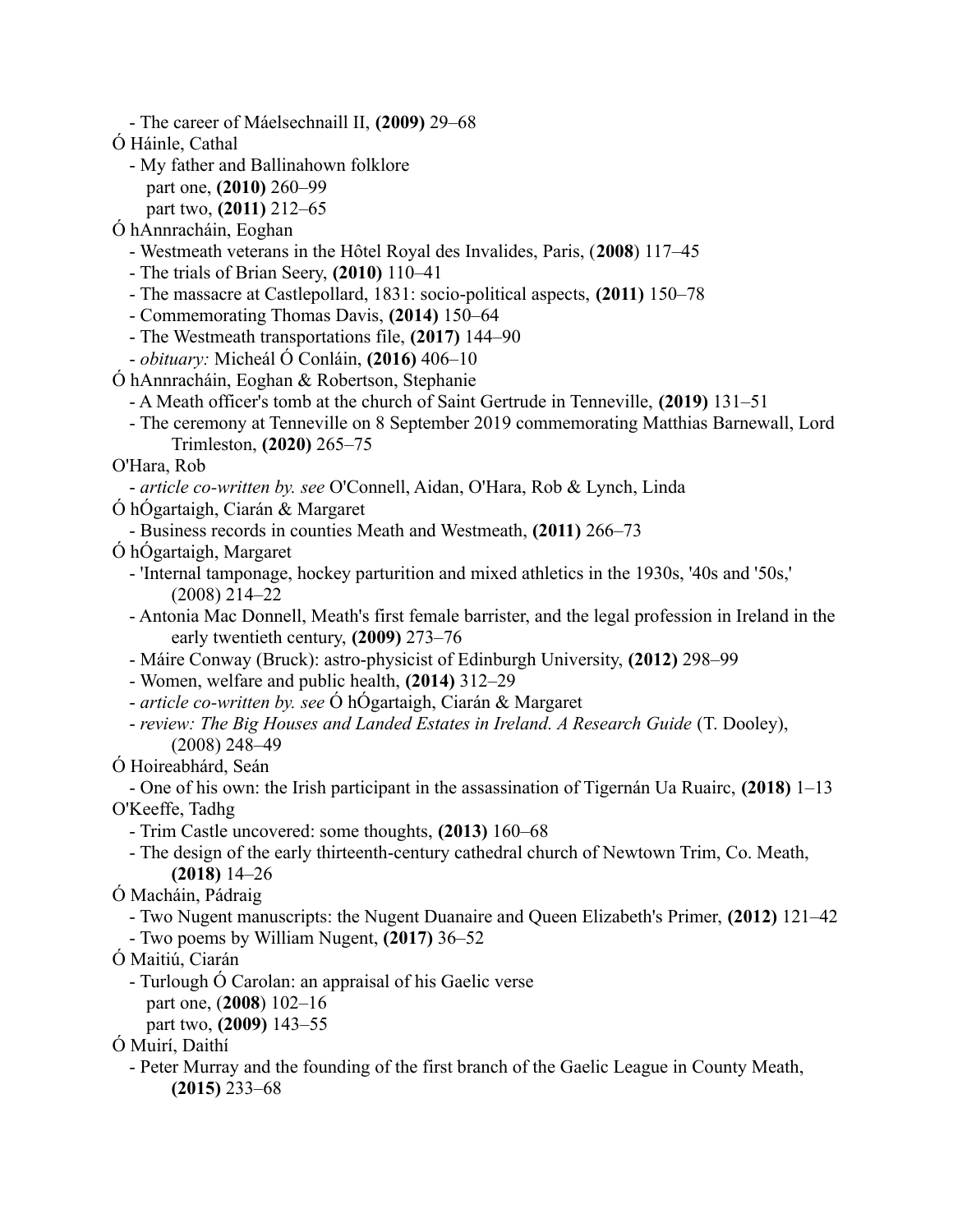O'Neill, Clare

- Remembering Irish civilian mobilisation during the First World War, **(2016)** 209–31 O'Neill, Timothy P.

- Navan and the Cholera Epidemic of 1832, **(2020)** 86–100
- Navan: the Earl of Essex, Baroness de Ros and the Crown lands in the early nineteenth century, **(2022)** 24–84

O'Reilly, Ultan

- The Girley High Cross, **(2012)** 46–50

Ó Siadhail, Pádraig

- The man from Largy: James Mooney, native American scholar and the Meath connection, **(2012)** 259–80

Palcic, Una

- The Countess Dowager Fingall (1716-1741) - a snapshot into the life of a young woman of the early eighteenth century, **(2022)** 93–118

- *reviews:*

*1641 Depositions, Volume V, Kildare & Meath* (A. Clarke, ed.), **(2022)** 363–67

*Borris House, Co. Carlow and Elite Regency Patronage* (E. Joyce), **(2014)** 341–47 Pegley, Suzanne

- Ráth Cairn, Co. Meath, the first Gaeltacht colony, **(2012)** 281–97

Pepper, Brendan

- *article co-written by. see* Gosling, Paul, & Pepper, Brendan

Peter, Manfred

- The life of St. Wendelin (St. Findalan) of Delvin and the Saarland, (2008) 43–54

- St. Wendelin of Delvin in the German Saarland: a portrait of the Sankt Wendel region, **(2011)** 26–42

Potterton, Homan

- 'In Lunacy of Potterton': a County Meath Link to Joyce's *Ulysses,* **(2014)** 245–51

Power, Gerald

- Politics and personality in the English Pale, **(2012)** 95–120

Rea, Joe

- *review: Shoulders to the Wheel ... a history of Meath Irish Farmers Association (1955-2005)* (J. McCullen, ed.), (2008) 250–52

Rheinisch, Siobhán

- Anglo-Norman remains at Rathmore, Athboy, **(2014)** 11–25

Rice, <Fr >Gerard

- The Ledwidge context, **(2018)** 195–98

- *reviews:*

*Catholic Revival in the North of Ireland 1603-41* (B. Mac Cuarta), **(2009)** 302–4

*The Priory of Llanthony Prima and Secunda in Ireland* (A. Hogan), **(2009)** 299–302 Robertson, Stephanie

- *articles co-written by. see* Ó hAnnracháin, Eoghan & Robertson, Stephanie Rogan, Marion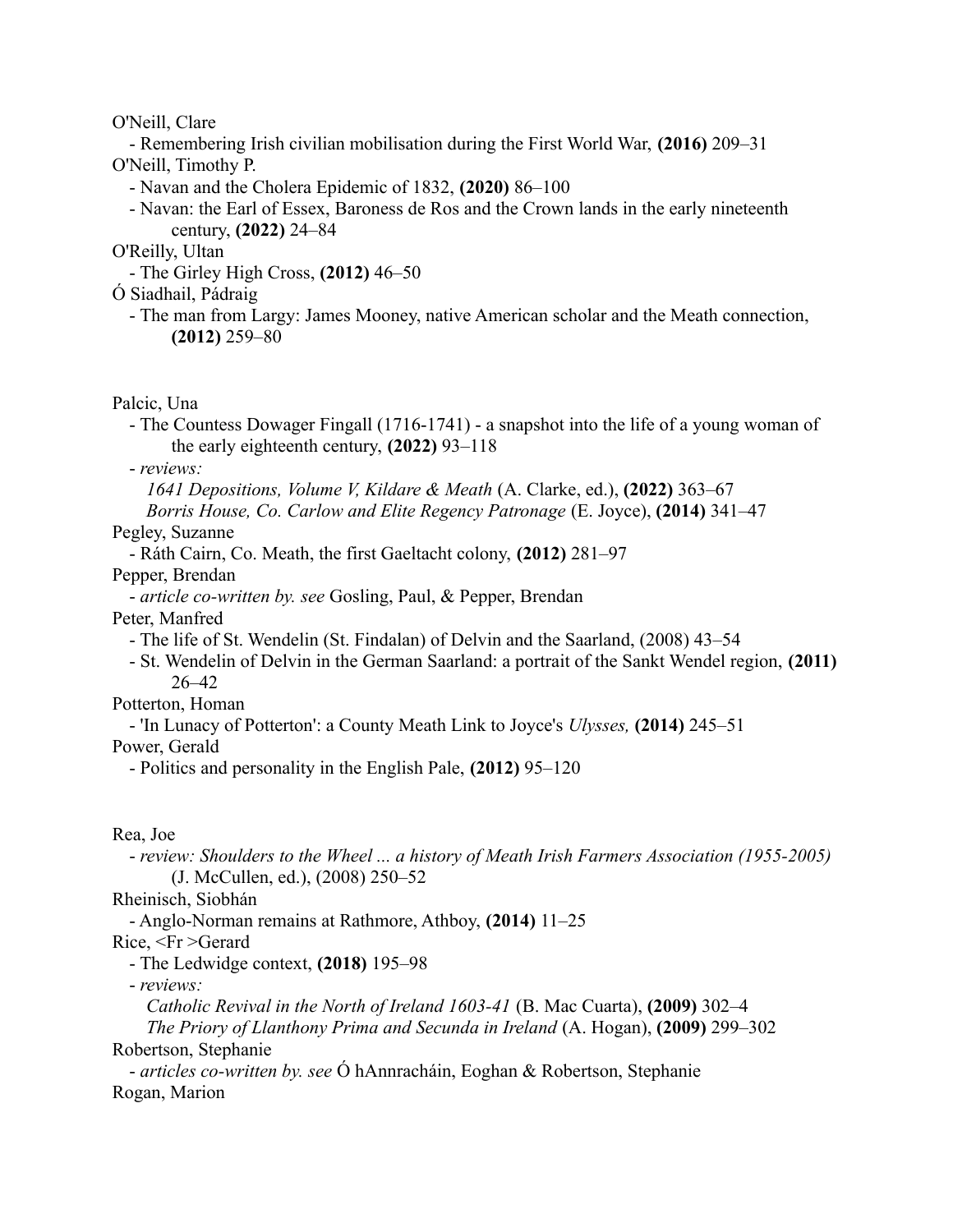- The Second Reformation in nineteenth century Meath: the Irish Society, its school teachers and scholars, 1821-39, **(2021)** 78–120
- *review: The Nugents of Westmeath and Queen Elizabeth's Irish primer* (D. Casey), **(2017)** 382–85

#### Rogers, John

- *article co-written by. see* Fenwick, Joe, et al.

Rotheram, Mary Countess

- Strange Times: life in Meath during the Troubles of 1922-1923, **(2014)** 277–311

Rouse, Paul

- *review: Sport and society in Victorian Ireland: the case of Westmeath* (T. Hunt), (2008) 246– 48

Russell, Arthur

- Owen Smith - a vital link with the ancient learning and history of North Meath, **(2016)** 159– 94

Scally, Barbara

- Origins of the County Meath Infirmary

part one, (**2008**) 146–56

part two, **(2009)** 156–70

Schot, Roseanne

- *article co-written by. see* Fenwick, Joe, et al.

Seaver, Matthew

- Summary of excavations at Bridge Park, Nobber, Co. Meath, **(2009)** 80–97

- *articles co-written by. see* Brady, Conor, Barton, Kevin, & Seaver, Matthew; Shine, Denis, et al.
- Sharpe, Richard

- Richard Plunkett (fl. 1772-1791): 'A neglected genius of the county of Meath,' **(2017)** 191– 203

Shine, Denis

- A note on prehistoric activity recorded in Ráth Cairn, **(2011)** 20–25

- *article co-written by. see* O'Carroll, Finola, et al.

Shine, Denis, et al.

- New archaeological sites for County Meath - found during works on the Meath Bundled Wastewater Scheme, **(2016)** 1–29

Shine, Denis & Travers, Ciara

- An interesting burial in Rathmolyon, Co. Meath (osteological note), **(2011)** 102–12

- Unmarked medieval and post-medieval burial grounds: a time to reconsider? Results of excavations from a burial ground in Athboy, Co. Meath, **(2012)** 31–45

## Smith, John

- The Oldcastle Workhouse and the Poor Law, 1838-1920, **(2009)** 209–42

- The Oldcastle Prisoner of War Camp, 1914-1918, **(2010)** 212–50

- The Oldcastle Railway, 1863-1963, **(2012)** 202–38

- Virginia Road Railway (1863-1963) - A Social History, **(2022)** 221–55

Stephens, Mandy

- *article co-written by. see* Shine, Denis, et al.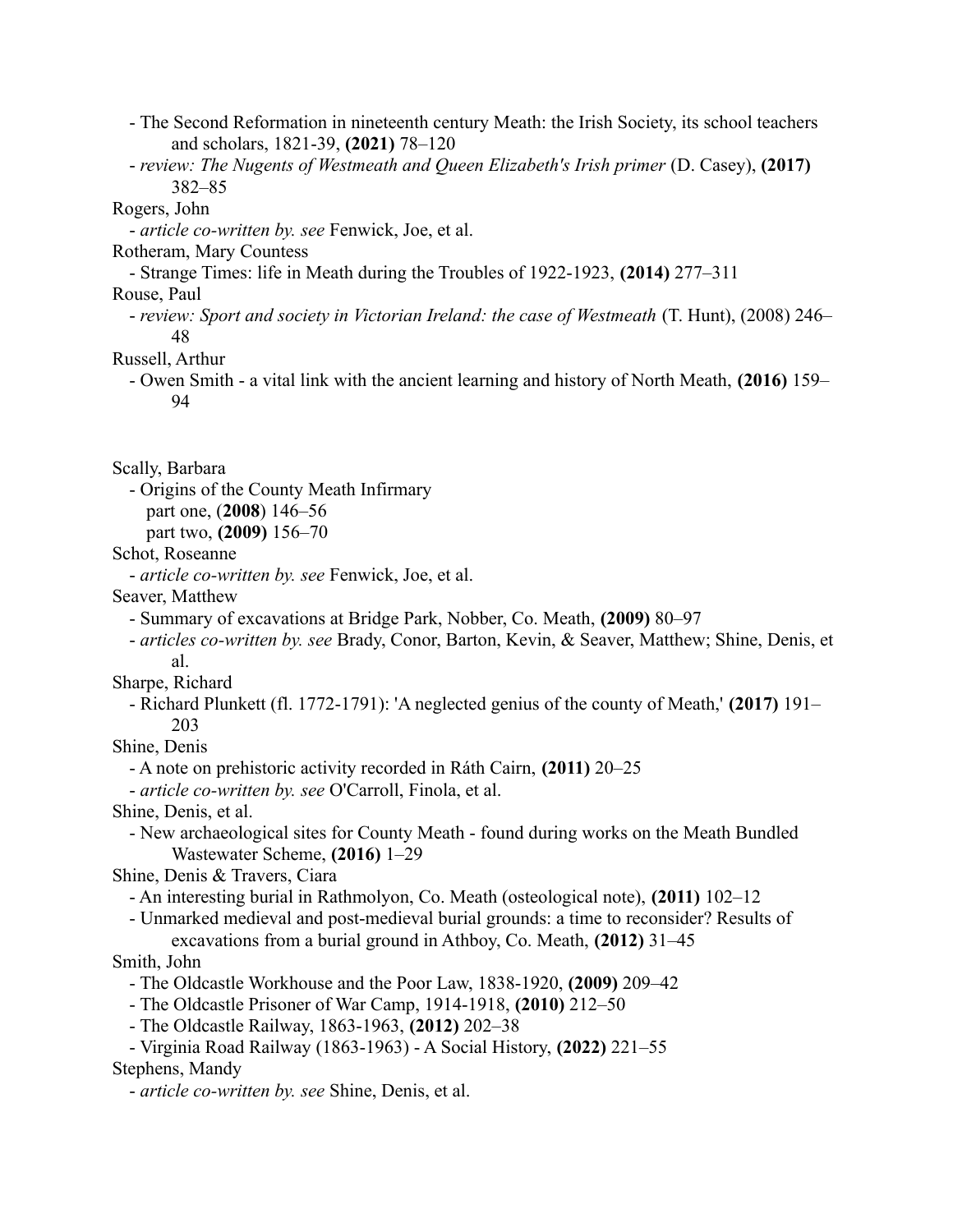Stokes, Richard

- Flax and linen production in eighteenth- and nineteenth-century Westmeath part one, **(2013)** 188–200

part two, **(2014)** 62–93

Stout, Geraldine

- George Francis Eogan: a retrospective, **(2022)** 1–17

- *article co-written by. see* Leigh, Joanna, Stout, Geraldine & Stout, Matthew

Stout, Geraldine & Stout, Matthew

- Excavations at Beaubec, Bey More, Co. Meath (2019-20): a preliminary report, **(2021)** 14–38 Stout, Matthew

- *articles co-written by. see* Leigh, Joanna, Stout, Geraldine & Stout, Matthew; Stout, Geraldine & Stout, Matthew

Tallon, Frances

- *review: March Into Meath; In the Footsteps of 1798* (E. Doyle), **(2012)** 317–19

- *report:* Meath County Library Archives and Local Studies: recent initiatives and acquisitions, (2008) 253–55

Tier, Noel

- The 5th Battalion, Irish Volunteers, in Ashbourne, Co. Meath and surrounding areas, Monday 24 to Sunday 30 April 1916, **(2010)** 180–88

Tiernan, Sonja

- "A Zealous Catholic and Notorious Trouble-Maker": the Gormanston Papers in the National Library of Ireland, **(2009)** 171–88

- Hidden in plain sight: uncovering the history of Meath women, **(2010)** 93–109 Tobin, Michael

- 'There was quare things out long ago,' **(2013)** 313–24

Travers, Ciara

- *articles co-written by. see* Shine, Denis, et al.; Shine, Denis & Travers, Ciara Tuite, Peter

- Nicholas Tuite in the West Indies (1705-1772), **(2018)** 116–46

Usher, Joseph

- Proposal for the protection of the souterrain at Crossdrum Lower, Oldcastle, Co. Meath, **(2012)** 51–76

#### Wadden, Patrick

- The first English invasion: Irish responses to the Northumbrian attack on Brega, 684, **(2010)**  $1 - 33$ 

Walsh, Bernard

- Brigadier Frederick Maurice Watson Harvey VC, MC, Croix de Guerre (1888-1980), **(2019)** 265–83

Walsh, Edward

- Nicholas Downes: letters from the Argentine, **(2014)** 252–76